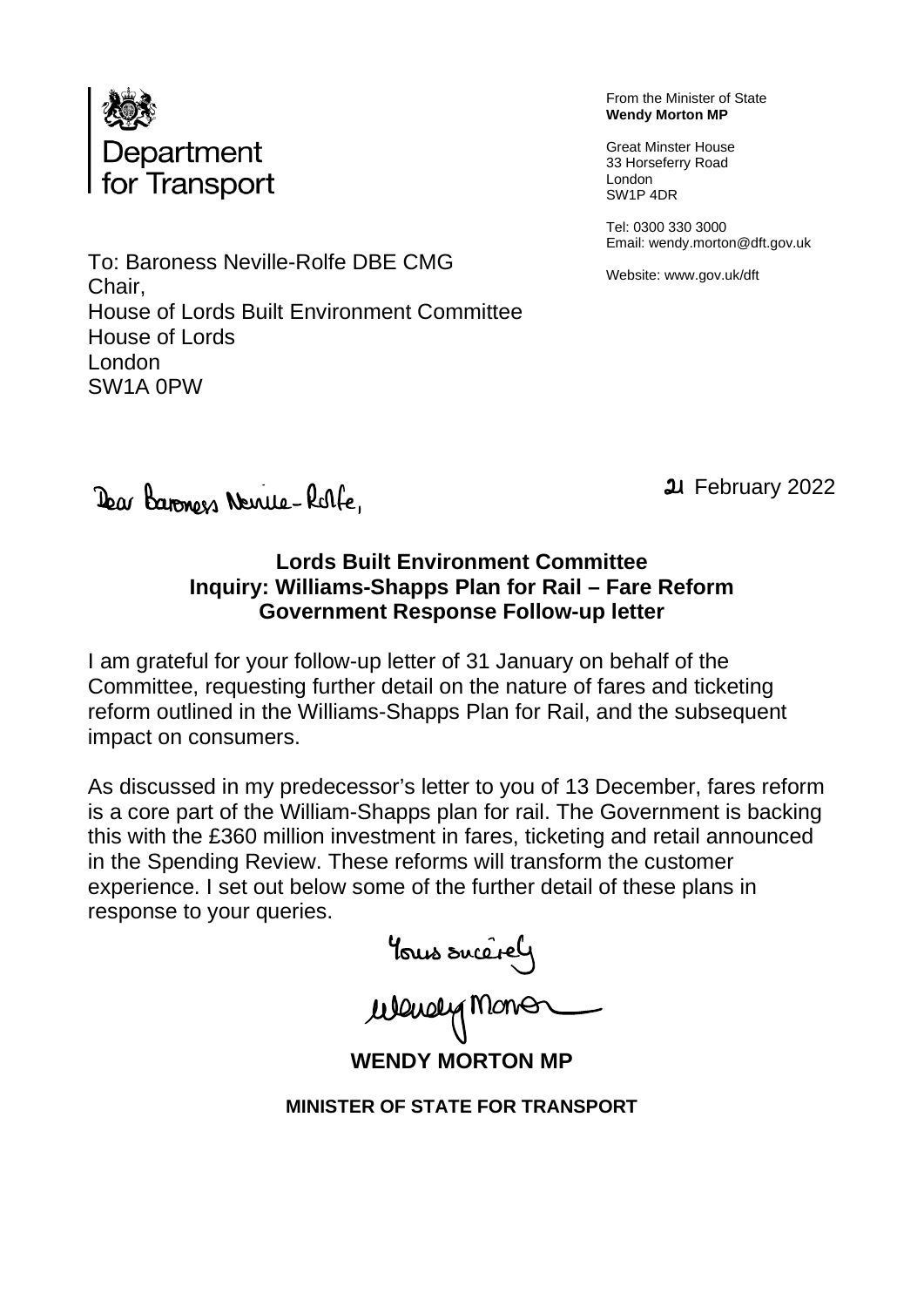## **Lords Built Environment Committee Inquiry: Williams-Shapps Plan for Rail – Fare Reform Government Response Follow-up letter**

#### **Paragraph 3: The Government has not yet set out how Great British Railways (GBR) will simplify fare structures. What are your (or GBR's) plans to simplify fare structures?**

Great British Railways (GBR) will use its leadership role to simplify the current mass of complicated fares and tickets, ending the uncertainty and confusion about whether passengers are using the right train company.

As a first priority, the Government is committed as part of the Department's £360 million Spending Review settlement, to extending contactless ticketing to urban areas across the country. This includes simplified fare structures in these areas, increasing passengers' confidence that they are getting the best fare.

## **Paragraph 4: What are the Government's plans regarding single-leg pricing?**

As part of our fares, ticketing and retail (FTR) reform programme, single leg pricing may be introduced in contactless ticketing areas. This will play a key role in simplifying fares and instilling passenger confidence. We are also developing further options for single leg pricing trials on longer distance routes. This will mean passengers can easily mix and match tickets to their needs, and will substantially reduce the complex set of choices passengers have when making a return journey today. We are working closely with industry to develop these plans.

## **Paragraph 5: How does the Government intend to roll out its programme of digitalisation and will this be delivered before the introduction of GBR?**

The wider FTR programme is funded for the current spending review period up until 2024/25. This programme includes multiple routes to digitalisation.

With regards to **digital ticketing** barcode capacity will be delivered to Southeastern, Merseyrail, c2c, the remainder of GTR, some TfL operated stations in London, and capacity will be expanded at other stations.

The Government has also committed to roll out **contactless ticketing** to stations across the network, allowing passengers in urban areas across the country to benefit from a simplified ticket-buying process. Contactless ticketing will be introduced at more than 200 stations in the South East, and more than 700 in other urban areas, including more than 400 in the North. Further details will be available as these projects are developed.

GBR will become an **online retailer** in its own right, ending the current confusion passengers face with multiple train operating company websites. We have asked the Rail Delivery Group (RDG) to start the procurement of what will become GBR's website and app for ticket retailing. The RDG issued a Prior Information Notice in December.

#### **Paragraph 6: Will the Government revise flexible season tickets?**